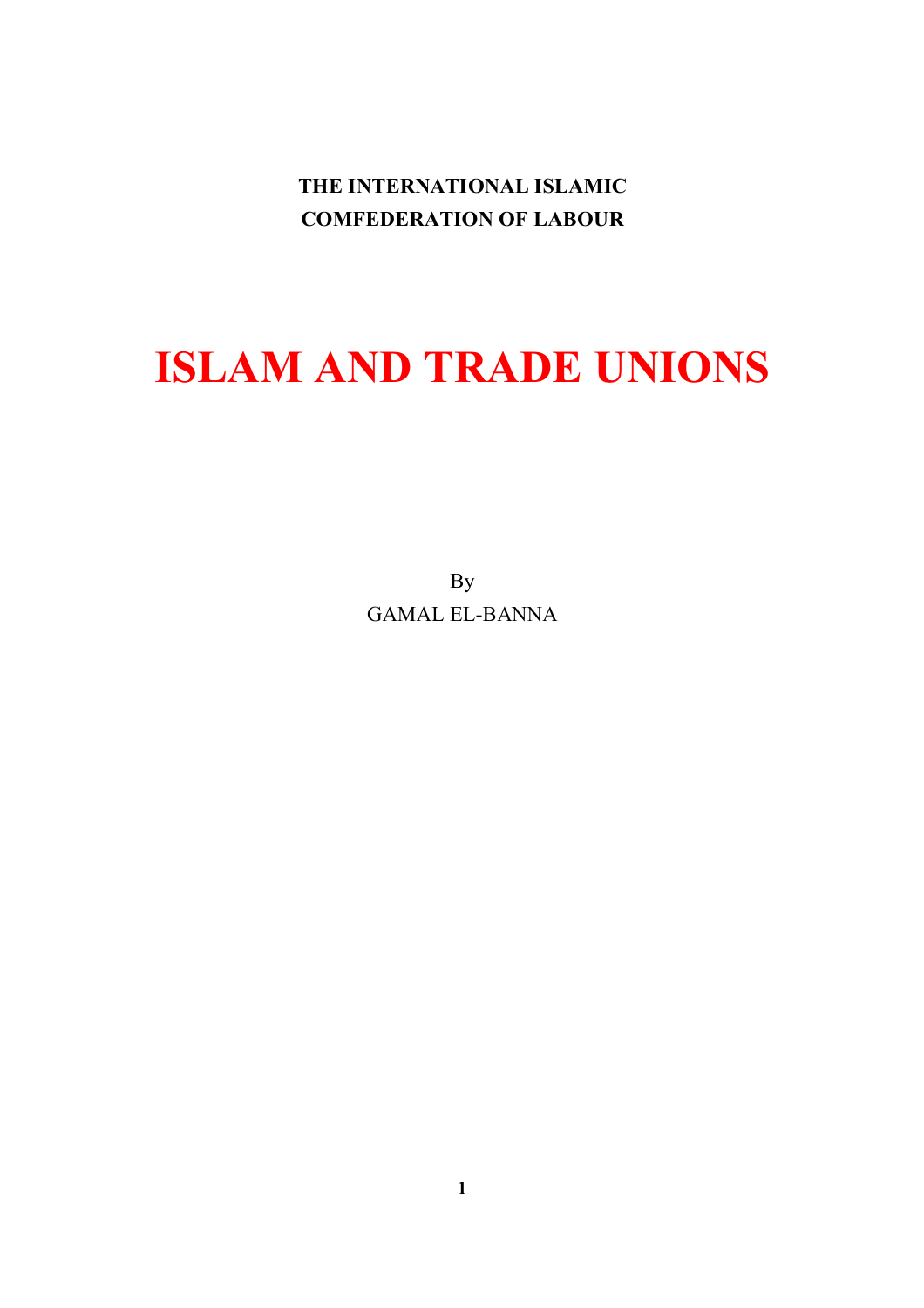# **ISLAM AND TRADE UNIONS**

The attitude of contemporary Islamic thought towards labour or trade unions is a deplorable one. The majority of Islamic thinkers know little about labour (in its technical sense). A minority wrote in a very simple and naïve manner that cannot tackle or cope with the recent complicated industrial relations. Noah was a carpenter, Idris was a tailor, Moses and, of course, our Prophet Mohamed, were shepherds. Two or three Hadithes<sup>(1)</sup> about work are frequently quoted and that is the stock of trade of the traditionally Moslem thinker. Most of those who wrote about labour avoided any hint to trade unions as if they were taboo. Indeed some of them believe that trade unions are not conforming with Islamic society, or they do not comply with Islamic ethics or policies.

A very bad and serious result had been arisen from this aversion. Trade unions were deprived of Islamic guidance. Most of them follow pragmatic attitude. Others were submitted to communist influence. Islamic associations had been deprived of workers, and became exclusively bourgeois associations with an individual nature and conception, bearing all the defects of the customary bourgeois association.

There is no objective reason for this attitude. The actual reason is the ignorance of the traditional Moslem thinker of Trade unions issue. He does not find any hint to trade unions in the classic books about  $Fikh^{(1)}$ , Hadith and Tafessi $r^{(1)}$  which were written ten centuries ago, and are the established references. The Islamic thought till now mainly concerned with worship, prayers, and rites. Consequently, a wide gap isolated the modern Islamic thinker from this important and vital issue, mainly labour.

This is the actual reason of this aversion and not the incompatibility of the Islamic principles with trade unions.

#### **History proves it :**

Islamic history proves that the Guilds (the predecessors of trade unions) were well established in Islamic society from the third Higra century. The well-known traveler Ibn Batota 1304-1378 who, before Marco Polo and more than Marco Polo, visited most of the known world wrote about the «Goudia» مجودیة or Karmia تمرهیبة both words are derived from an Arabic word

l

- **(1) The tradition of the Prophet.**
- **(2) Islamic Jurisprudence.**
- **(3) Explanation the Holy Quran.**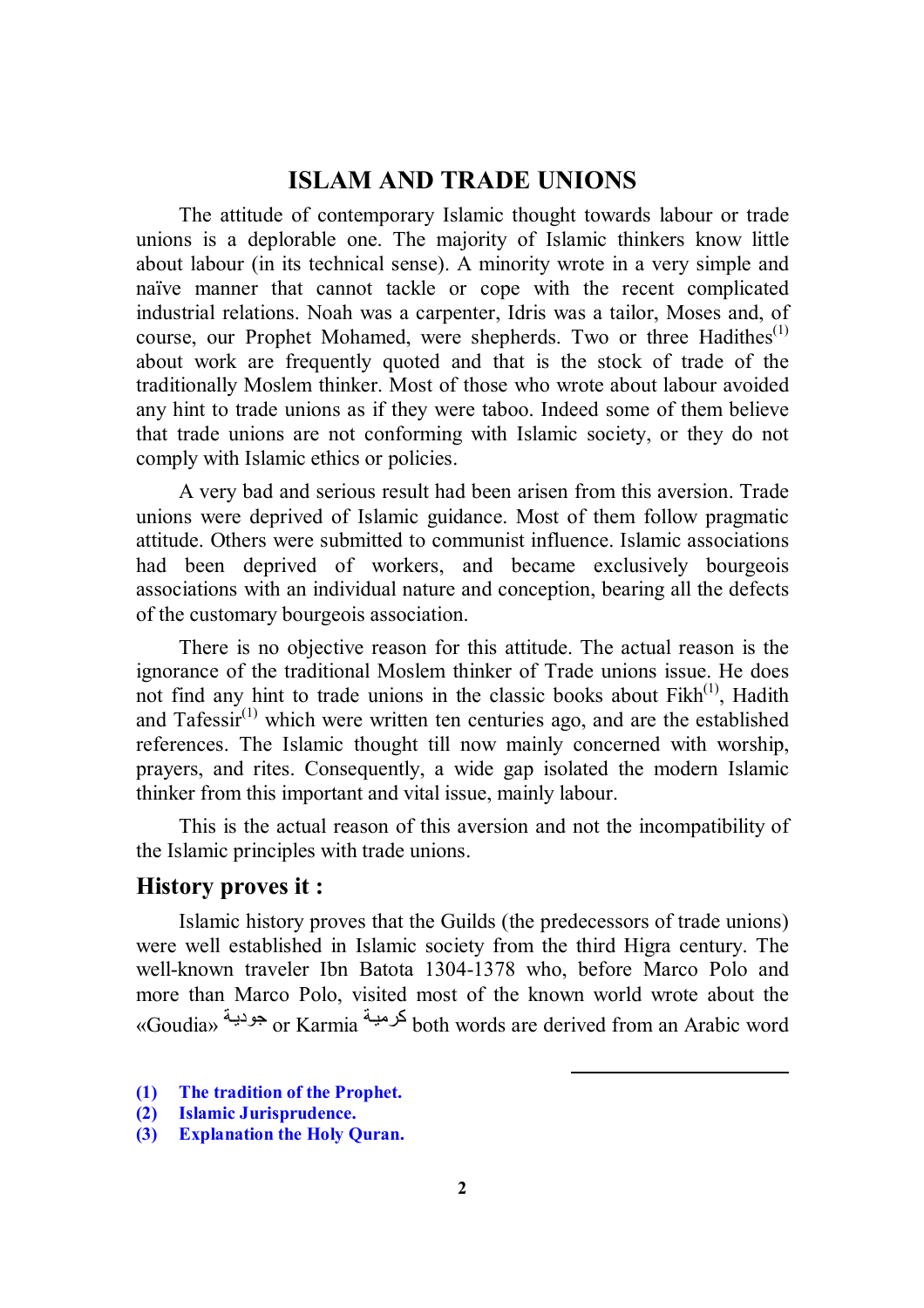that meant generosity, which he had met in many Asian Moslem cities. Sometimes these associations were called Brotherhoods or Fraternities. They were organized according to their crafts. Every association has its own Chapel, which is used as it does headquarter, and place of ceremonies and festival. Ibn Batota spoke with admiration about their good customs, kind hospitality, and was eager to meet them whenever he goes. A close link joined these craft associations with the spiritual aspect of the society namely the Sufi Orders الطرق الصوفية every craft has its own Sheikh or Imam. The rites and ceremonies of these craft associations resemble those of Sufi **Orders** 

Another link that joined these associations with the civil authorities was its recognized relation with Al-Mohtaseb $<sup>(1)</sup>$ .</sup>

These craft associations controlled the craft, put the rules of its practice, represented the masters, the journeymen, and the apprentices.

No one can open a workshop without previous permeation from the guild. A festival must be held to give the nominee his new craft statue (from a journeyman to a master or from an apprentice to a journeyman). The festival is opened by Quran recitation, repeating Al Fatiha ألفاتحة and is concluded by prayer and invoking blessings up on the Sheikhs, and Masters of craft, and at last Alsalah up on the prophet.

It is now a well established fact that European Guilds, or Masteries inspired their rules from the Islamic guilds through the Crusade period. Sir Ernest Parker, professor of History in Cambridge University said that the European Miseries inspired their rules from Islamic Asnaf ألأصناف or fraternities. He noticed that nothing was heard about these Miseries before the first Crusade, and only after it by 50 years that we heard something about them.

The Islamic craft guilds existed till the beginning of the 19-century. Aly Pasha Mobarek (1823 -1893) an Egyptian savant and ministry of education fixed the number of the craft guilds of Cairo in the second half of nineteenth century by 198, their members by 360489. He described the last vestiges of their old traditions and the ceremony of admitting a journeyman to be a Master. After recitation of the Quran, the Master of the guild put a girdle around the waist of the nominee, and knotted as many knots as the number of his Masters, (usually from three to seven) the festival is concluded by

-

**<sup>(1)</sup> A civil officer responsible for inspecting markets.**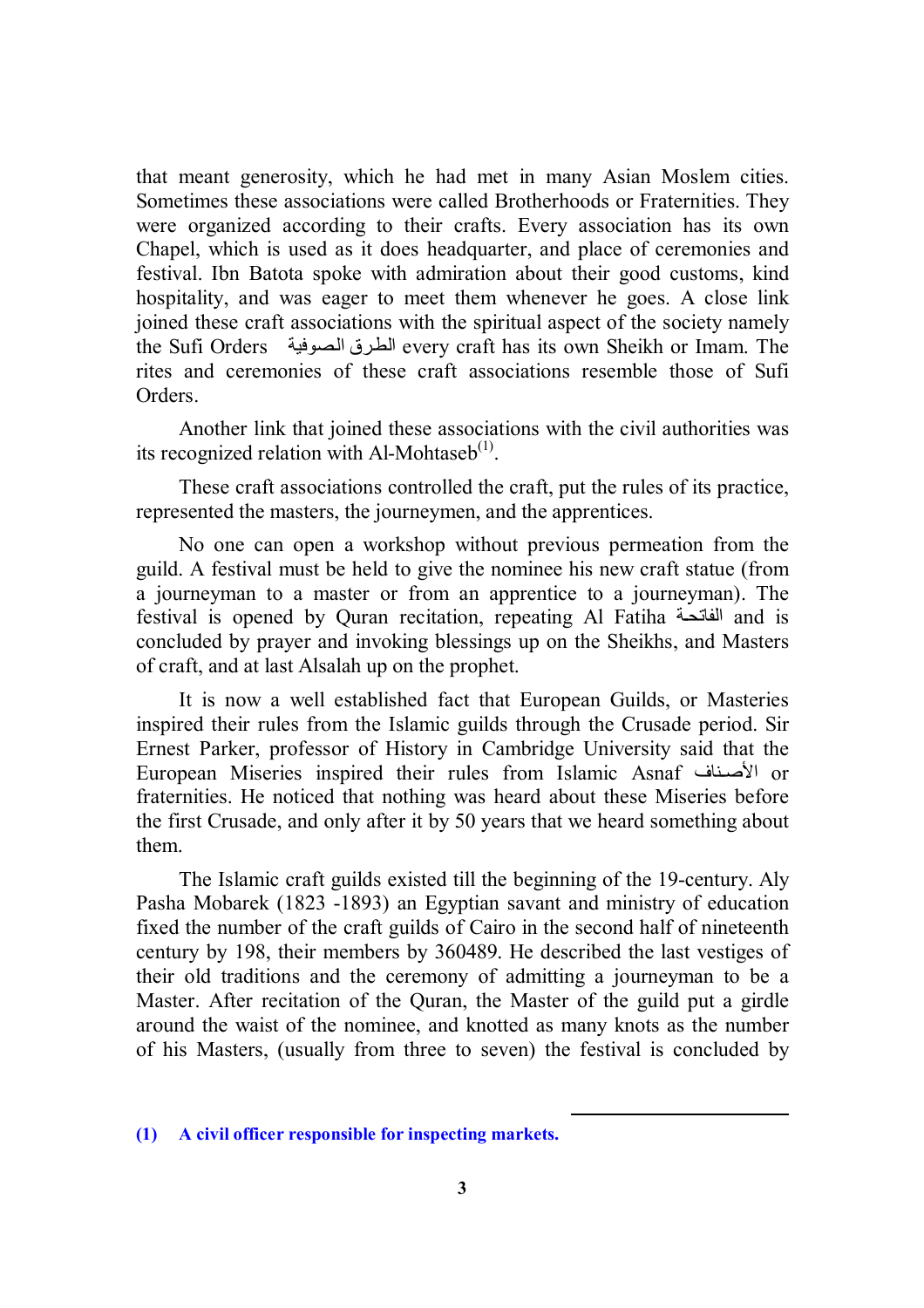prayers, and invoking blessings upon the Sheikhs and Alsalah upon tile Prophet.

The relation between these guilds and Sufi Orders on one hand, and their relation with AI Mohtaseb on the other, proves not only that these guilds were legitimate and recognized associations in the Islamic society from the third Higra century till the thirteenth century, but also that they have useful functions towards their members their clients, the craft and the society as a whole.

True, there is a difference between these guilds and the modern trade unions, but the main idea is the same : representing their members and defending their lawful rights. If this function did not comply with Islamic principles, how then the lslamic society - for. Nearly ten centuries tolerated, recognized, and entrusted some technical functions to the guilds??

## **The Aims of Trade Unions**

### **Are The Aims of Islam :**

Although the word «Nikaba» نقابة that is «Trade Unions in recent Arabic is not mentioned in the Holy Quran, yet the word «Nakib» بنقیب (Trade Union Man or President) is mentioned. Verse 12, Chapter 5 «A1 Maida, the Repast».

If we wish to crystallize the aims of trade unions in one word, this word will be JUSTICE. All worlds knows that the workers were exploited and are still exploited, that the conditions of work are inhuman; that trade unions were established to prevent these gross outrages, and to enable workers to live a decent life.

If the foremost aim of trade unions is Justice, then this is the foremost aim of Islam too.

Why? Because Islam is not a religion of worship and prayer only, it has its own social, economic and political rules and principles, which are considered as an integral part of Islam. Prohibiting despotism and usury  $\rm (ALRIBA),$  الزبا imposing  $\rm AL$  SHORA and  $\rm ALZAKAT^{(1)}$  are few, but clear, examples of Islamic principles in politics and economics.

Moreover, Islam is the latest and all over world religion.

l

**<sup>(1)</sup> A Kind of Capital Levy or Social Security. It is roughly about 2 % of the capital or resource deducted and allotted to various kinds of poor Moslems and non-Moslems.**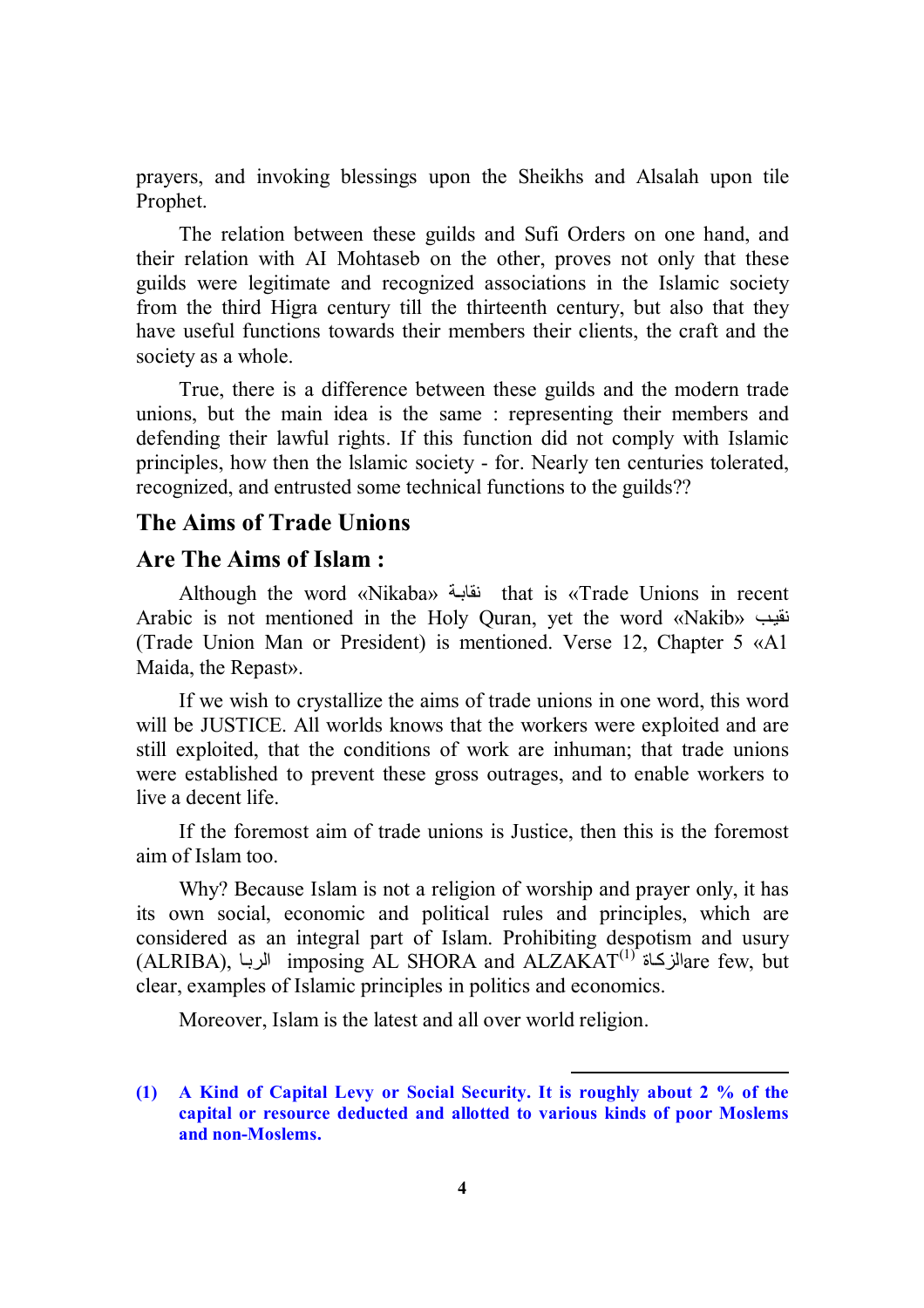Such universal and general religion must have Justice as its supreme aim. Justice is the only principle that can be a basis for a social, economic, political order. Justice is the social virtue, the virtue of virtues, the virtue, and aim of all societies, in all ages.

This explains to us why Justice is the main character of Islam; and this is what distinguishes it from other religions.

The main character of Judaism is Monotheism, of Christianity is Love, and none of these two can be a suitable basis for a social order.

Everyone reads the Holy Quran and Hadith is impressed by the prevalence, objectivity and straightness of Islamic Justice, Islam recognizes the right of the people in a decent life without hunger or fear, considers this a reason foundering the God «Let them adore the Lord of this house who provide them with food against hunger, and with security against fear.» (Chapter Quraish). Practically, trade unions struggle specifically for these two : «food against hunger, security against fear».

In the great social problem, i.e., the poor VS the rich, the have VS the have not, the position of Islam is clear and decisive. It stands by the poor. It imposes ALZAKAT as a positive duty upon the rich towards the poor. Richness arises foreboding «Nay but man doth transgress all bounds, in that he looked upon himself as self-sufficient» (Chapter ALALAK). The prophet preferred to be a poor man all his life. So great was his aversion towards richness that he told his close friend Abd El-Rahman Ibn Owf-one of the first ten believers that he will enter Paradise crawling? Although Ibn Owf put his great wealth in the service of Islam, nevertheless, it was a heavy burden.

When the Prophet saw some poor Arabs in tatters, he was ashamed, his face grew red as if it was dyed by «Pomegranate» as the Hadith told us. This scene, the scene of the poor in tatters, must make the Islamic State blushed as, or even more-than the scene of women in bathing costume. After all it is the exclusive duty of State to apply justice by law whereas many individuals or associations can preach decency.

The Moslem jurists (Fokoha) stated that the just non-Moslem ruler is better than the unjust Moslem ruler, because it is the main function of the Islamic State to apply justice.

When the trade unions stand by the poor, seek justice, they in fact applying the aims and traditions of Islam.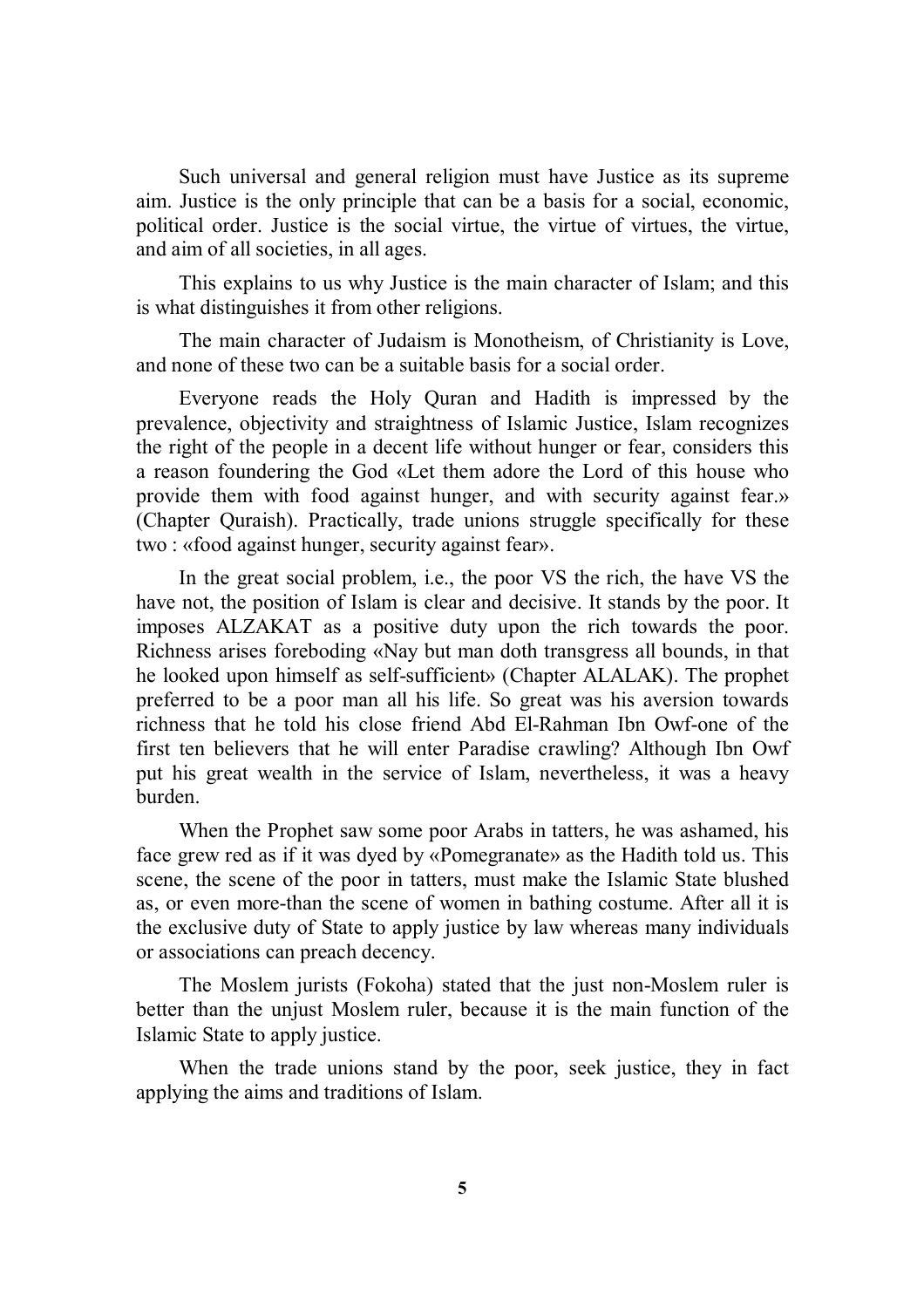The point that can be argued is whether tile justice claimed by trade unions comply with the Islamic justice, True the trade union justice may have a subjective element, but it is after all, the justice claimed by the poor masses this makes it very near from Islamic justice. Anyhow, Islamic can offer its own contribution and can assist in solving the trade union crisis. When the Islamic trade unions put their claims upon Islamic justice, they will lose nothing, and v/ill gain the Islamic full legality and confirmation. This is what the International Islamic Confederation of Labour calls for.

#### **Trade Unions Techniques are recognized by Islam :**

a) Right of Combination :

Some Islamic thinkers believed that Islam prohibits workers combinations. Far from it, Islam not only recognized such combinations, but it also calls for them. It is a well-known fact that Islam applauds gathering, meeting, making prayer in assembly الجماعة equal to 27 individual prayers.

The logic of Islam is that when the individuals gather, everyone forgets his own, and the cause of the all prevails. Gathering obliterates selfishness, which is one of the most hateful sins in all religions. Islam stimulates all Moslems to work together, to acquaint each other with the other, to cooperate, to exchange Salam. Thus when workers assemble to settle their problems together, they follow the regulation and guiding of Islam.

The only alternative way of work is individual one; this is not the way of Islam. It is the way of capitalist, materialist, individualist society whereas the slogan of such society is «Everyone for himself, and the devil takes the hindmost the Prophet of Islam described the lonely individual as a Satan.

Right of Combination can be considered in principle the only recognized channel for social work, and if this combination aims at right and useful objects, then it can be the incarnation of the directive Verse 2 in Chapter Al Maida to cooperate and help one another in righteousness and piety.

b) The Right of Strike and Boycott :

Islam calls for everyone who was denied his lawful rights, or badly treated, or suffer injustice to defend his rights. If he were killed in defending his own property, he would be a martyr, because if he submits, then the rule of might and not the rule of right will prevail.

Upon this principle, the legality of Al Jihad (Islamic war) was established. This is clear from the first Verse that permits fighting (Verse 39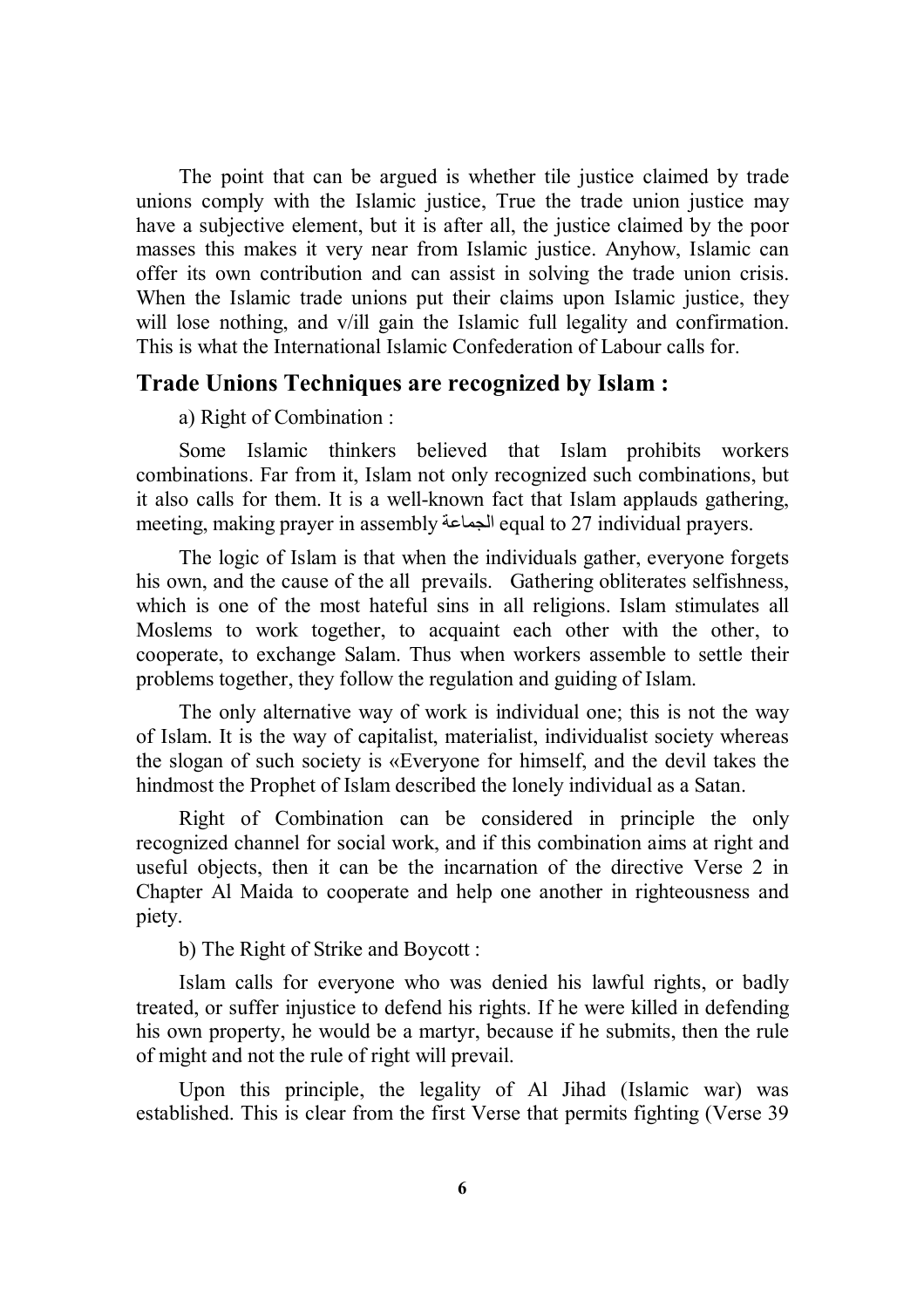Chapter Al Hajj) «To those against whom war is made, permission is given to Tight, because they are wronged, and verily God is most powerful for their aids and again in Chapter Al Shora «the blame is only against those who oppress men with wrong doing and insolently transgress beyond bounds through the land, defying right and justice. For such there will be a penalty grievous» (Verse 42) from these two Verses, and many others, it is clear that Islam gives everyone the right to defend his lawful claims and freedom. If he was unable to do that, then he must immigrate to other land according to the command of the Holy Quran (Verse 97, Chapter Al Nissai «Women").

Indeed, this principle was the cause of the Prophet emigration (Hegra) from MECCA to AL MADINA.

The prophet stated in one of his confirmed Hadithes that it is the duty of each Moslem, to change any wrong by hand, if he could not by tongue, if he could not by heart, and this is the least of the Iman ( Faith الإيمان The Hadith applied the text of Verse 104, Chapter AL OMRAN(3) «Let there arise out of you a band of people inviting to all that is good, enjoining what is right and forbidding what is wrong, they are the ones to attain felicity».

A celebrated Moslem jurist (Fakih) Tag El Din Abdel Wahab Al Sobky (died 771 H.) wrote a book about the obligations of the Moslem artisan. He stated that it is the duty of the Moslem artisan to abstain from doing anything that is prohibited by Islam. He stated that the goal jailer must assist a prisoner to escape if be knew definitely his innocence, the executioner must not kill anyone be knew his innocence, if he did, he will be an accomplice before God, the donkey man must not drive women to places of vice, even if they gave him plenty of money, the cobbler must not use pig leather and so forth. Probably Al Sobky went so far, but it is a recognized Islamic rule, «NO OBEDIENCE FOR A CREATURE IN DEFIANCE OF THE creators. The Holy Quran does not accept obedience of the masses to their rulers and magnates as an excuse of shaking their belief. This is very clear from many Verses.

Work in Islam is governed by Islamic regulations. The employer, or even the state cannot compel a worker to do anything contrary to Islam. If this happened, it is the lawful right, nay duty, of the worker to abstain from doing it, or by the trade union terms to boycott it. We can state with confidence that all kinds of exploitation, of injustice is contrary to Islam, and it is the right of the workers to oppose them by all peaceful means.

Now, let us examine this fearful and hated word STRIKE. Actually it is a negative practice that workers resort to, after all other peaceful means had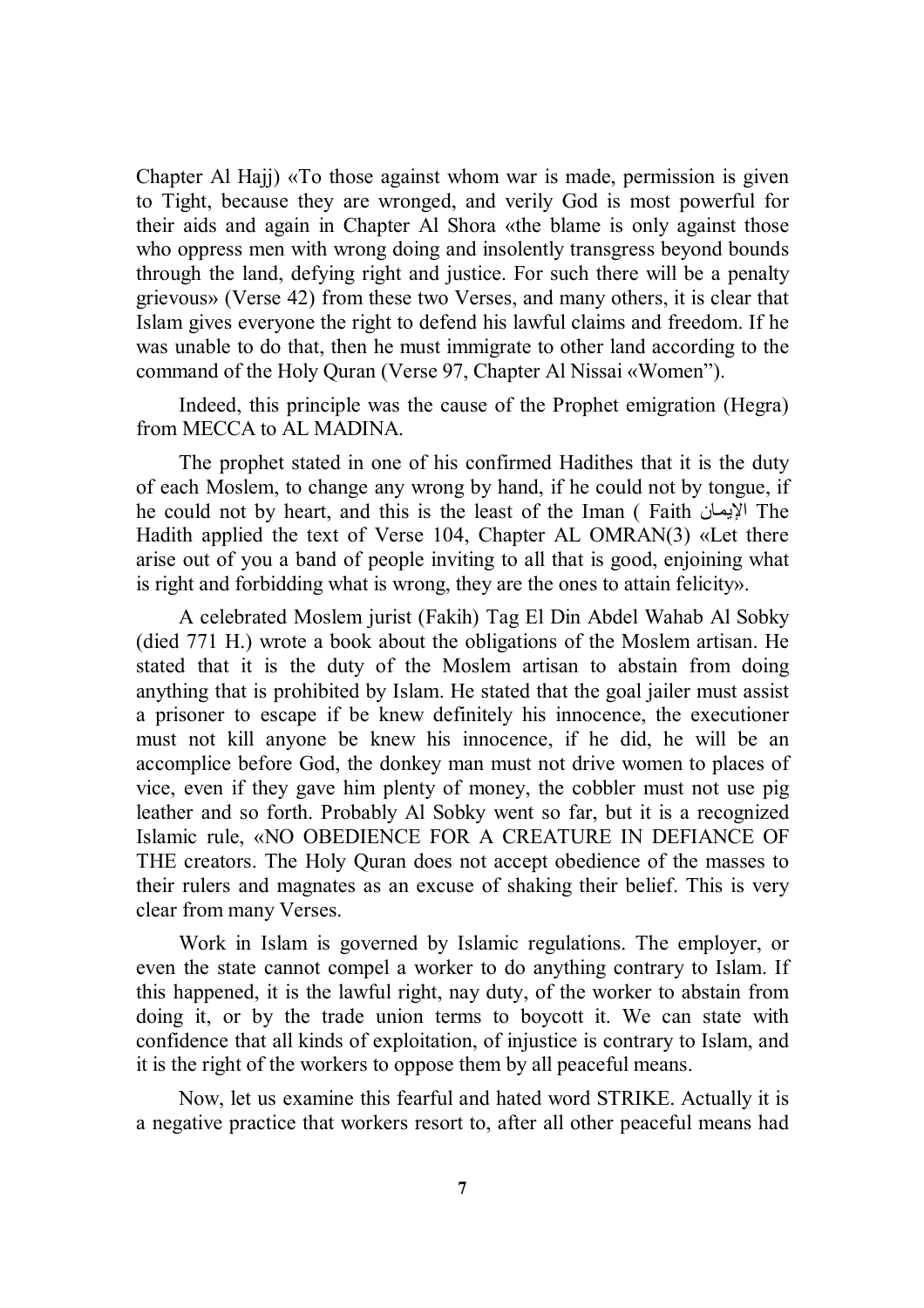been exhausted, to defend their lawful rights. If Islam gives the Moslems the right to use positive means to defend their lawful claims, then it cannot deny them a passive one. No one can say that Islam in principle - does not recognize strikes in a capitalist (or as they called it a free society). The essential point is not the technique, but the aim and how far it conforms to justice. If it conforms to Justice, then Islam not only approves it, but also applauds it.

We confess, strike is a kind of industrial war. It causes disturbance and much damages and loss, but it is a due punishment in a capitalist society. In the absence of Islamic Justice, there is no alternative. If the Islamic Justice is applied truly in law and practice, then there will be no need for strikes, because Islamic Justice will guarantee to the workers their lawful rights; if any deviation, or misapplication occurs, the courts can correct it,

(c) Collective Bargaining and Agreements :

Islam recognizes the freedom of two parties (or more) in any transaction, whether it was buying, selling, or any other agreement, so far that this agreement conforms with Islamic ethics and regulations. «The CONTRACT is the law of the CONTRACTED» is a famous and general rule. But Islam pre-supposes the full freedom and equality of the two contracted parties, the inexistence of any element of coercion, the conformance of the subject of the contract with Islamic regulations. If any contract is concluded under any kind of pressure or necessity, or if the two parties are not equals, or if the contract contains any prohibited element, then this contract is not a legal Islamic one.

When we consider the contract as between employer and worker, it is clear that the worker cannot be an equal to the employer; also he never has the real freedom, even if he has the legal or formal one. The worker must eat and support his family - usually a big one - he has no means of subsistence but his power to work, and so he is obliged to work on the employer's own terms. He has no say, not only because he is not equal and is under awful pressure, but also because in such cases there is no bargaining altogether. There is a written contract. The worker must sign it if he wishes to be appointed. He cannot modify or adjust anything, and must take or leave the contract as a whole. Since he is obliged to work, have no alternative, he accepts the contract whatever unfair it might be. Such contracts are called in legal term «Submission Contracts». They are not conforming with Islam according to one of our contemporary jurist, the late martyr ABDEL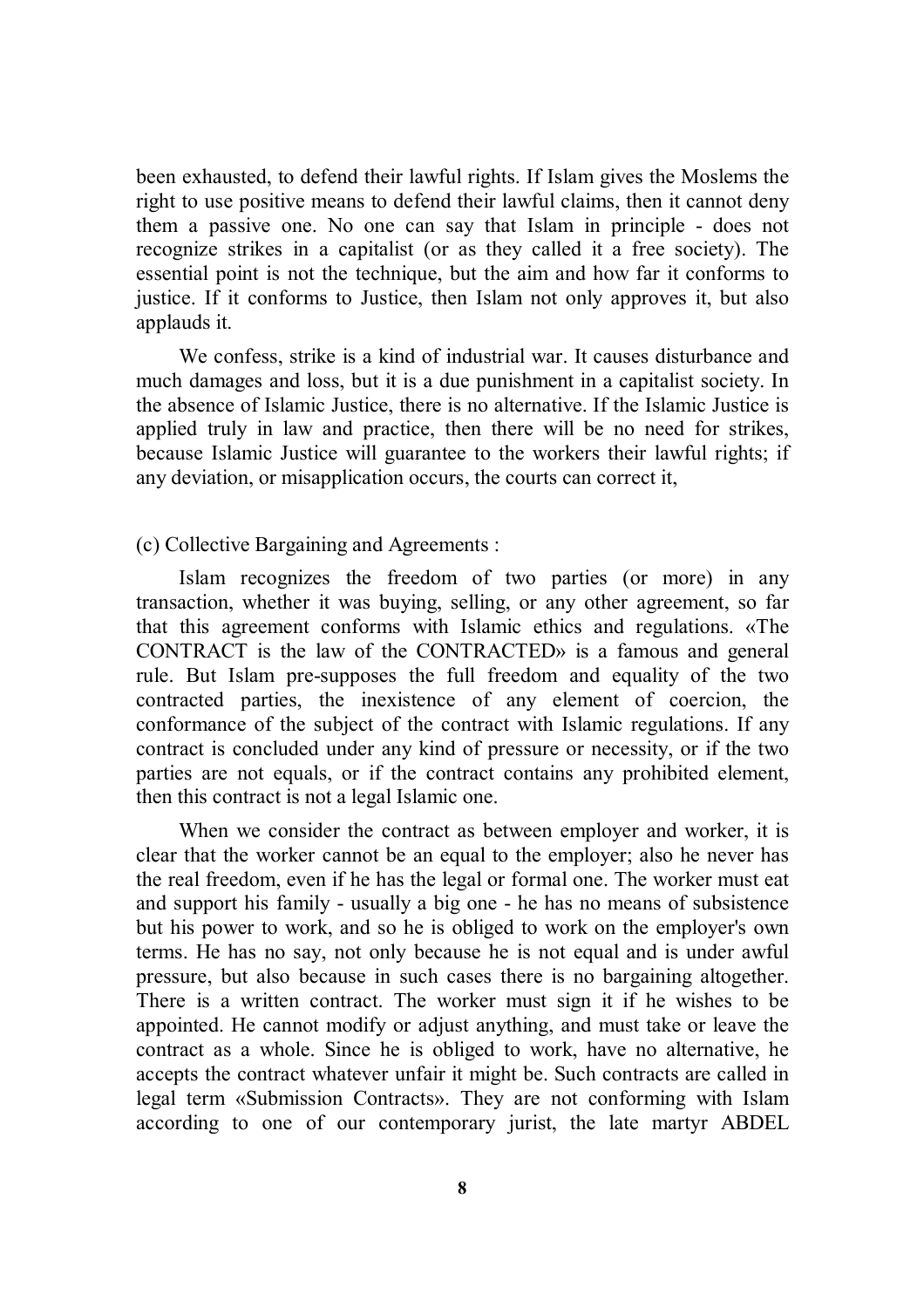KADER ODA, in his famous book, «Islamic Sharia and Modern Laws». Professor ODA's proof was one Verse in Chapter AL BAQARA (The Cow).

This Verse (282) which is the longest verse in all the Quran determines in details the items of an Islamic contract. Its first half is as follows :

«0ye who believe, when you deal with each other, in transactions involving future obligations in a fixed period of time, reduce them to writing. Let a scribe writes down faithfully as between the parties, let not the scribe refuse writes as God taught him, so let him write. Let him who incurs the liability dictate, but let him fear his Lord God, and not diminish ought of what he owes. If the party liable is mentally deficient or weak or unable himself to dictate, let his guardian dictate faithfully. And get two witnesses out of your own men, if there are not two men, then a man and two women such as you choose for witnesses so that if one of them errs, the other can remind her. The witnesses should not refuse when they are called on ».

Mr. Mohamed Assad in his book, «The Message of Quran», translated the sentence that begins with «Let a scribe write down. Faithfully as follows: «Let a scribe write it down equitably etc. The word equitably is more precise and accurate than the word faithfully because the Quran used the Arabic word (by justice) which, of course, gives the meaning of equity.

From this Verse we can deduct these rules :

- (a) A written contract must be concluded in transactions involving future obligations in a fixed period of time.
- (b) A neutral scribe and not one of the two parties will be entrusted with writing and he must do that equitably (or faithfully).
- (c) This scribe must not refuse to write (as God has taught him).
- (d) The party «who incurs the Usability» dictate the conditions of the contract. This rule is very important, because this party in case of a contract between employer and worker - is the worker. Actually the employer and not the worker dictate the contract in clear defiance with the Verse.
- (e) If the party liable is mentally deficient, or weak or unable himself to dictate, Set his guardian dictate faithfully.

This rule - like item (d), is very important.

Mr. Mohamed Asad in explaining the meaning of weakness or disability of the party liable said; «because he is physically handicapped, or does not fully understand the business terminology used in such contracts, or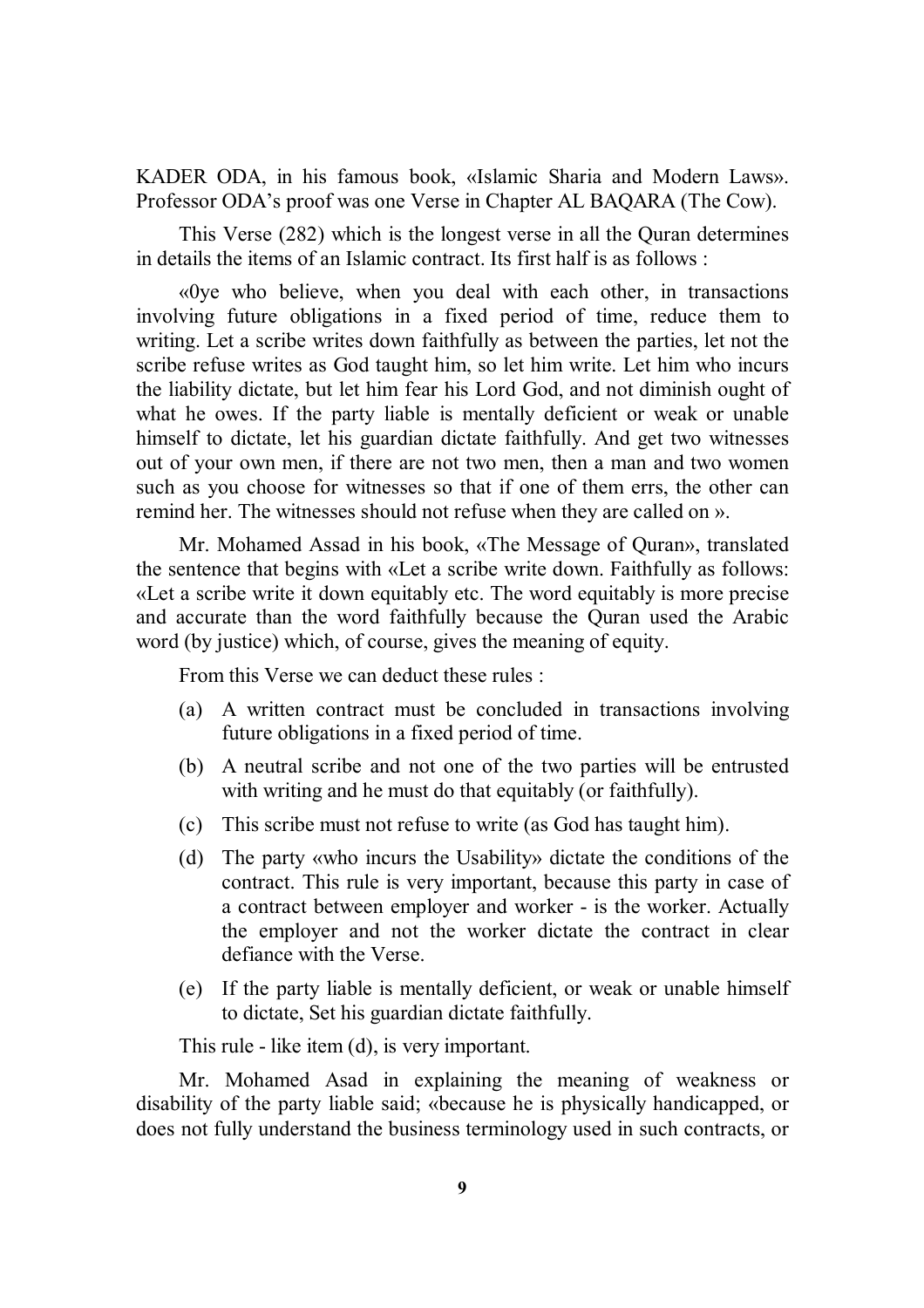is not acquainted with the language in which the contract is to be written<sup>(1)</sup> $\delta$ . Now all these descriptions are the characteristics of all workers. The worker is weak by his very position, he usually does not understand the terminology of such contracts, he may be illiterate as the majority of workers in developing countries. So s. guardian must be entrusted with dictating the conditions of contract on behalf the workers. No such guardian can be found better than the TRADE UNION.

In the light of this Verse we can state with all confidence that a contract concluded by an employer only is in clear contrast with the Quranic conception and qualifications of such contract. There is no neutral and accepted scribe, there is no witnesses, there is guardian. In fact, it is an arbitrary contract imposed by the strong party upon the weak party who is obliged to accept it.

On the other hand a collective contract: negotiated by a trade union with an employer contains all the Islamic merits, advantages and guarantees sleeked in such contract.

Verse 282 stated all the sleeked guarantees in brief and precise words. No convention of I.L.O. can attain its perfection.

-

**<sup>(1)</sup> The Message of Quran by Mohamed Asad, p. 83.**